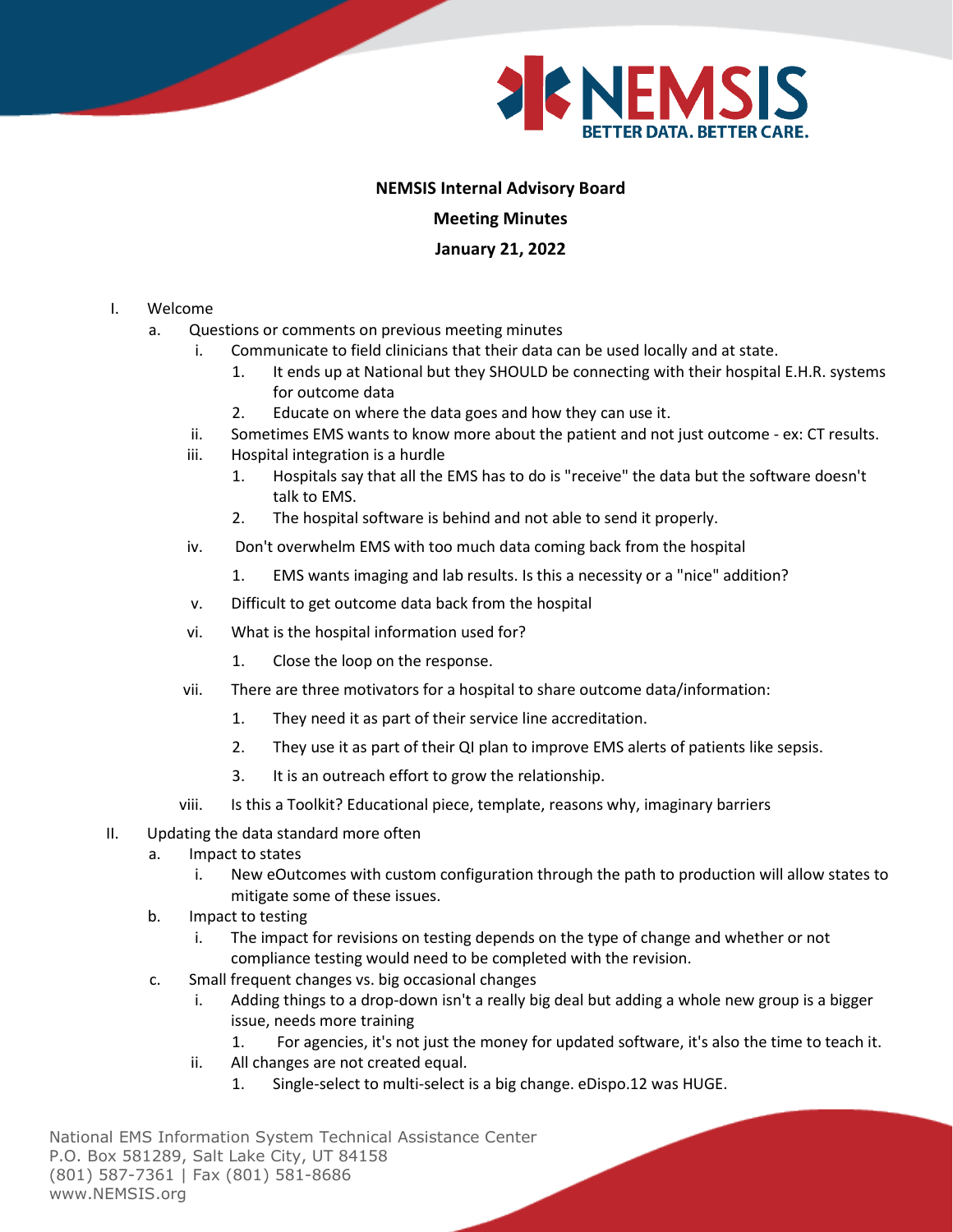

- 2. What are the implications of the type of change?
- iii. A set of revisions could be implemented annually but it does affect Schematron rules.
- iv. Do we know from a Vendors perspective, is there a ballpark on how long it takes from go until technical solution?
- v. From a field training perspective, they do annual protocol updates already.
- vi. From QI perspective, they much rather have a fix in a year than wait 7 years.
- vii. Types of revisions classified as easy, moderate, difficult.
	- 1. Create a priority system and receive feedback from this group.
	- 2. Perspective from different stakeholders, data on how and the why. (not to complicate elements)
	- 3. Extend outside of internal advisory board?
- III. Revision process for elements with known edit requests
	- a. Google Form, how heavy is this process?
		- i. Ensure that the various stakeholder perspectives are represented: state, vendor, agency, billing
		- ii. Types of revisions and provide in a classification in an easy technical resolve.
		- iii. Priority system.
		- iv. Checklist of who is affected by each types of change. (different stakeholders affected)
		- v. Collect information about elements through Google form Element Review
		- vi. Adjudication meetings bring to this group to review, discuss, vet, suggested changes.
			- 1. Ask "What questions are you having trouble answering today with your data on this element?"
- IV. Case Definitions<https://nemsis.org/case-definitions/>
	- a. Request for additional definitions:
		- i. Injury intent, assault, self-harm
		- ii. Firearm injury, gun violence
			- 1. QI and Research uses a lot of primary impressions.
				- a. Standardizing would be helpful but needs to be a format that can be pushed out to the field.
				- b. What is better to document where (symptom, impression, primary, secondary)
			- 2. There is often more than one place to document something areas that data can conflict.
				- a. Need to compare Granny Smith to Granny Smith.
				- b. Need operational measures to identify syndrome.
- V. Demographic files: Improving/modifying DEM files
	- a. What is in NEMSIS today?
		- i. Where are EMS agencies? What are their service areas? Can we depend upon them to distribute PPE/vaccinations?
			- 1. Describe an agency: location, who's in the agency?, who's sick?, who needs PP?
		- ii. Do you have all of the agencies/do you have all of the information?
		- iii. DEM files has 12,000 actively reporting agencies (that's not all agencies)
		- iv. Collect Data (Demographic data, DAgency elements, except DAgency 07/08)
	- b. What should be added?
		- i. Fed agencies are coming to NEMSIS for this information because they can't get it anywhere else.

National EMS Information System Technical Assistance Center P.O. Box 581289, Salt Lake City, UT 84158 (801) 587-7361 | Fax (801) 581-8686 www.NEMSIS.org